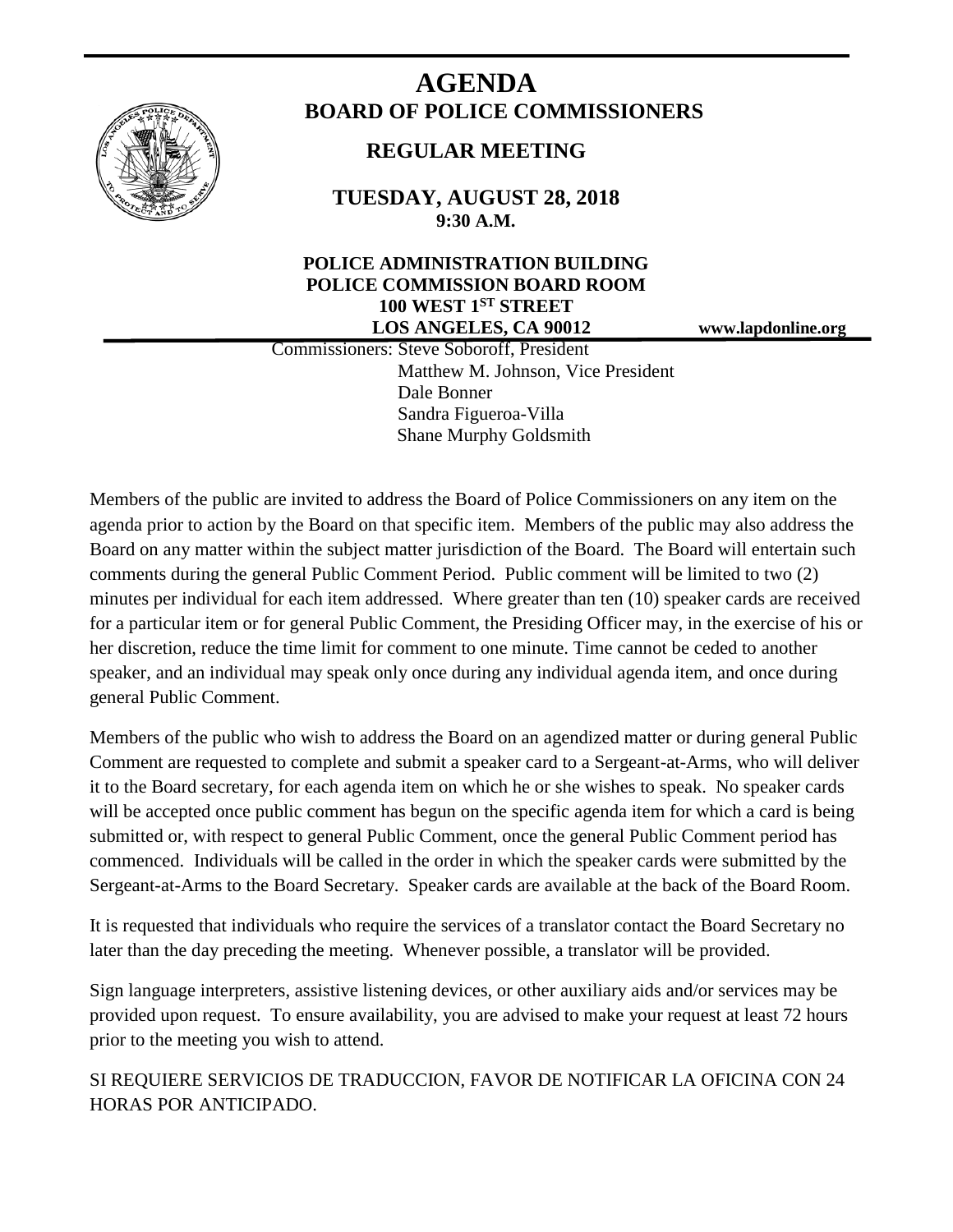### 1. **CONSENT AGENDA ITEMS**

A. DEPARTMENT'S REPORT, dated August 24, 2018, relative to a monetary donation in the amount of \$150.00, from the Abram Friedman Occupational Center Student Body, to be utilized for food and recreational activities and events, for the benefit of the Newton Area Cadet Post, as set forth. **IDPC #18-0291** 

Recommendation(s) for Board action:

APPROVE the Department's report and ACCEPT the donation.

B. DEPARTMENT'S REPORT, dated August 24, 2018, relative to a monetary donation in the amount of \$2,460.00, from the Los Angeles Dodgers, LLC., to be utilized for food and recreational activities and events, for the benefit of the Newton Area Cadet Post, as set forth. **IBPC #18-0292** 

Recommendation(s) for Board action:

APPROVE the Department's report and ACCEPT the donation.

# 2. **REGULAR AGENDA ITEMS**

A. INSPECTOR GENERAL'S REPORT, dated August 28, 2018, relative to the review of arrests for violations of California Penal Code Section 148(A)(1), as set forth.

[\[BPC #18-0290\]](http://www.lapdpolicecom.lacity.org/082818/BPC_18-0290.pdf)

Recommendation(s) for Board action:

APPROVE the Inspector General.

B. DEPARTMENT'S REPORT, dated August 22, 2018, relative to the Narcotics Analysis Laboratory Trust Fund Expenditure Plan No. 21, as set forth. **[\[BPC #18-0293\]](http://www.lapdpolicecom.lacity.org/082818/BPC_18-0293.pdf)** 

Recommendation(s) for Board action:

APPROVE the Department's report.

C. DEPARTMENT'S REPORT, dated August 22, 2018, relative to the National Best Practices Update, as set forth. [\[BPC 18-0294\]](http://www.lapdpolicecom.lacity.org/082818/BPC_18-0294.pdf)

Recommendation(s) for Board action:

APPROVE the Department's report.

#### 3. **REPORT OF THE CHIEF OF POLICE**

- Significant Incidents and activities occurring during the period of August 21, 2018 through August 28, 2018
- Crime Statistics
- Department Personnel Strength